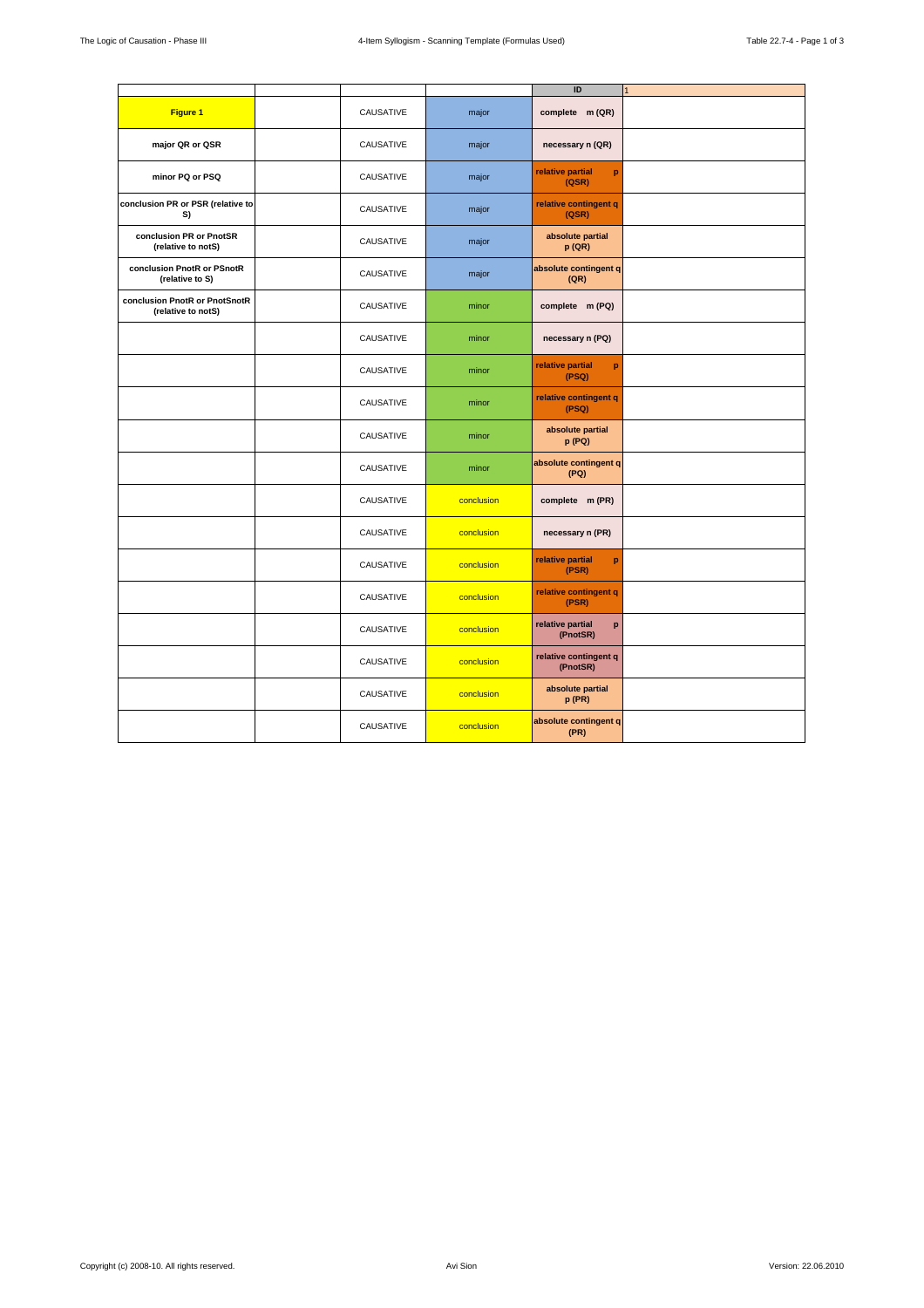| Mood # | 111           | premises only            | mn/mn                  | =IF(AND(F\$2=1;F\$3=1;F\$8=1;F\$9=1);1;"")   |
|--------|---------------|--------------------------|------------------------|----------------------------------------------|
|        | implied       | premises with conclusion | m                      | =IF(AND(F\$23=1;F\$14=1);1;"")               |
|        | implied       | premises with conclusion | $\mathsf{n}$           | =IF(AND(F\$23=1;F\$15=1);1;"")               |
|        | denied        | premises with conclusion | p rel to S             | =IF(AND(F\$23=1;F\$16=1);1;"")               |
|        | denied        | premises with conclusion | q rel to S             |                                              |
|        | denied        | premises with conclusion | p rel to notS          | =IF(AND(F\$23=1;F\$17=1);1;"")               |
|        | denied        | premises with conclusion | q rel to notS          | =IF(AND(F\$23=1;F\$18=1);1;"")               |
|        | denied        | premises with conclusion | p abs                  | =IF(AND(F\$23=1;F\$19=1);1;"")               |
|        | denied        | premises with conclusion | q abs                  | =IF(AND(F\$23=1;F\$20=1);1;"")               |
|        |               |                          |                        | =IF(AND(F\$23=1;F\$21=1);1;"")               |
| Mood # | 112           | premises only            | (rel<br>mn/mq<br>to S) | =IF(AND(F\$2=1;F\$3=1;F\$8=1;F\$11=1);1;"")  |
|        | implied       | premises with conclusion | m                      | =IF(AND(F\$33=1;F\$14=1);1;"")               |
|        | denied        | premises with conclusion | n                      | =IF(AND(F\$33=1;F\$15=1);1;"")               |
|        | denied        | premises with conclusion | p rel to S             | =IF(AND(F\$33=1;F\$16=1);1;""]               |
|        | implied       | premises with conclusion | q rel to S             | =IF(AND(F\$33=1;F\$17=1);1;""]               |
|        | denied        | premises with conclusion | p rel to notS          | =IF(AND(F\$33=1;F\$18=1);1;"")               |
|        | denied        | premises with conclusion | q rel to notS          | =IF(AND(F\$33=1;F\$19=1);1;""]               |
|        | denied        | premises with conclusion | p abs                  | =IF(AND(F\$33=1;F\$20=1);1;"")               |
|        | implied       | premises with conclusion | q abs                  | =IF(AND(F\$33=1;F\$21=1);1;"")               |
|        |               |                          |                        |                                              |
|        |               |                          |                        |                                              |
| Mood # | 113           | premises only            | (rel<br>mn/np<br>to S) | =IF(AND(F\$2=1;F\$3=1;F\$9=1;F\$10=1);1;"")  |
|        | denied        | premises with conclusion | m                      | =IF(AND(F\$43=1;F\$14=1);1;"")               |
|        | implied       | premises with conclusion | $\mathsf n$            | =IF(AND(F\$43=1;F\$15=1);1;"")               |
|        | implied       | premises with conclusion | p rel to S             | =IF(AND(F\$43=1;F\$16=1);1;"")               |
|        | denied        | premises with conclusion | q rel to S             | =IF(AND(F\$43=1;F\$17=1);1;"")               |
|        | denied        | premises with conclusion | p rel to notS          | =IF(AND(F\$43=1;F\$18=1);1;"")               |
|        | denied        | premises with conclusion | q rel to notS          | =IF(AND(F\$43=1;F\$19=1);1;"")               |
|        | implied       | premises with conclusion | p abs                  | =IF(AND(F\$43=1;F\$20=1);1;"")               |
|        | denied        | premises with conclusion | q abs                  | =IF(AND(F\$43=1;F\$21=1);1;"")               |
|        |               |                          | mn/pq<br>(rel          |                                              |
| Mood # | 114<br>denied | premises only            | to S)                  | =IF(AND(F\$2=1;F\$3=1;F\$10=1;F\$11=1);1;"") |
|        |               | premises with conclusion | m                      | =IF(AND(F\$53=1;F\$14=1);1;"")               |
|        | denied        | premises with conclusion | n                      | =IF(AND(F\$53=1;F\$15=1);1;"")               |
|        | implied       | premises with conclusion | p rel to S             | =IF(AND(F\$53=1;F\$16=1);1;"")               |
|        | implied       | premises with conclusion | q rel to S             | =IF(AND(F\$53=1;F\$17=1);1;"")               |
|        | denied        | premises with conclusion | p rel to notS          | =IF(AND(F\$53=1;F\$18=1);1;"")               |
|        | denied        | premises with conclusion | q rel to notS          | =IF(AND(F\$53=1;F\$19=1);1;"")               |
|        | implied       | premises with conclusion | p abs                  | =IF(AND(F\$53=1;F\$20=1);1;"")               |